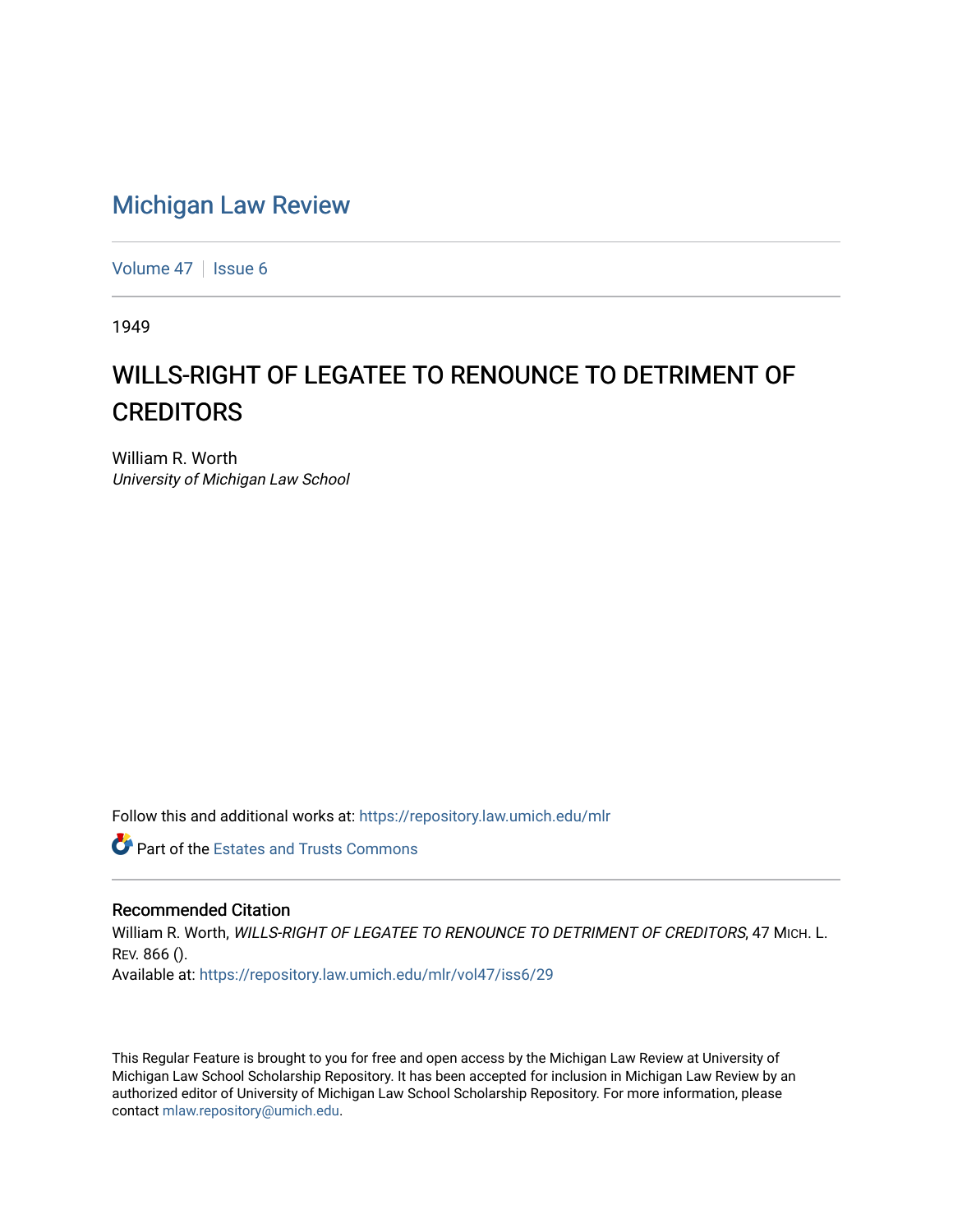Wu.Ls-RIGHT OF LEGATEE TO RENouNCE TO DETRIMENT oF CREDITORS-A judgment creditor of an insolvent residuary legatee commenced supplementary proceedings to reach the legacy. While these proceedings were pending, some ten months after the will was probated, and after testifying that he had a one-third interest in the residuary estate, the legatee filed a formal renunciation of his interest. In the proceeding by the executors for a final accounting, the Surrogate's Court and the Appellate Division ruled that the renunciation was effective to divest the judgment debtor of his interest under the will. On appeal, *held,* reversed, two judges dissenting. *In re Wilson's Estate,* 298 N.Y. 398, 83 N.E. (2d) 852 (1949).

It is well established that a legatee may renounce a legacy and thereby prevent the vesting of any interest under the will.<sup>1</sup> Although there is a presumption of acceptance of a beneficial bequest, proof of renunciation will defeat this presumption. 2 This result is reached either on the theory that title vests immediately upon death of the testator, subject to being divested by renunciation,<sup>3</sup> or that the legacy leaves the title in abeyance until accepted or refused.4 Any effective disclaimer relates back to the time of death and title passes as if the legacy had not been in the will.<sup> $5$ </sup> The general approach has been that the right to renounce is absolute

1 Bouse v. Hull, 168 Md. 1, 176 A. 645 (1935); Olsen v. Wright, 119 N.J. Eq. 103, 181 A. 182 (1935); Albany Hosp. v. Albany Guardian Society, 214 N.Y. 435, 108 N.E. 812 (1915).

<sup>2</sup>Chilcoat v. Reid, 154 Md. 378, 140 A. 100 (1928); Schoonover v. Osborne, 193 Iowa 474, 187 N.W. 20 (1922).

<sup>3</sup>Blake v. Blake, 147 Ore. 43, 31 P. (2d) 768 (1934).

4 This theory has usually been expressed by analogizing a legacy to an offer. Albany Hosp. v. Albany Guardian Society, 214 N.Y. 435, 108 N.E. 812 (1915).

<sup>5</sup>Bradford v. Calhoun, 120 Tenn. 53, 109 S.W. 502 (1907); Dare v. New Brunswick Trust Co., 122 N.J. Eq. 349, 194 A. 61 (1937). Thus a renounced general legacy falls into the residuary estate; Myers v. Smith, 235 Iowa 385, 16 N.W. (2d) 628 (1944); and a renounced residuary legacy goes by intestacy: New York Trust Co. v. Halkin, 68 N.Y.S. (2d) 404 (1946).